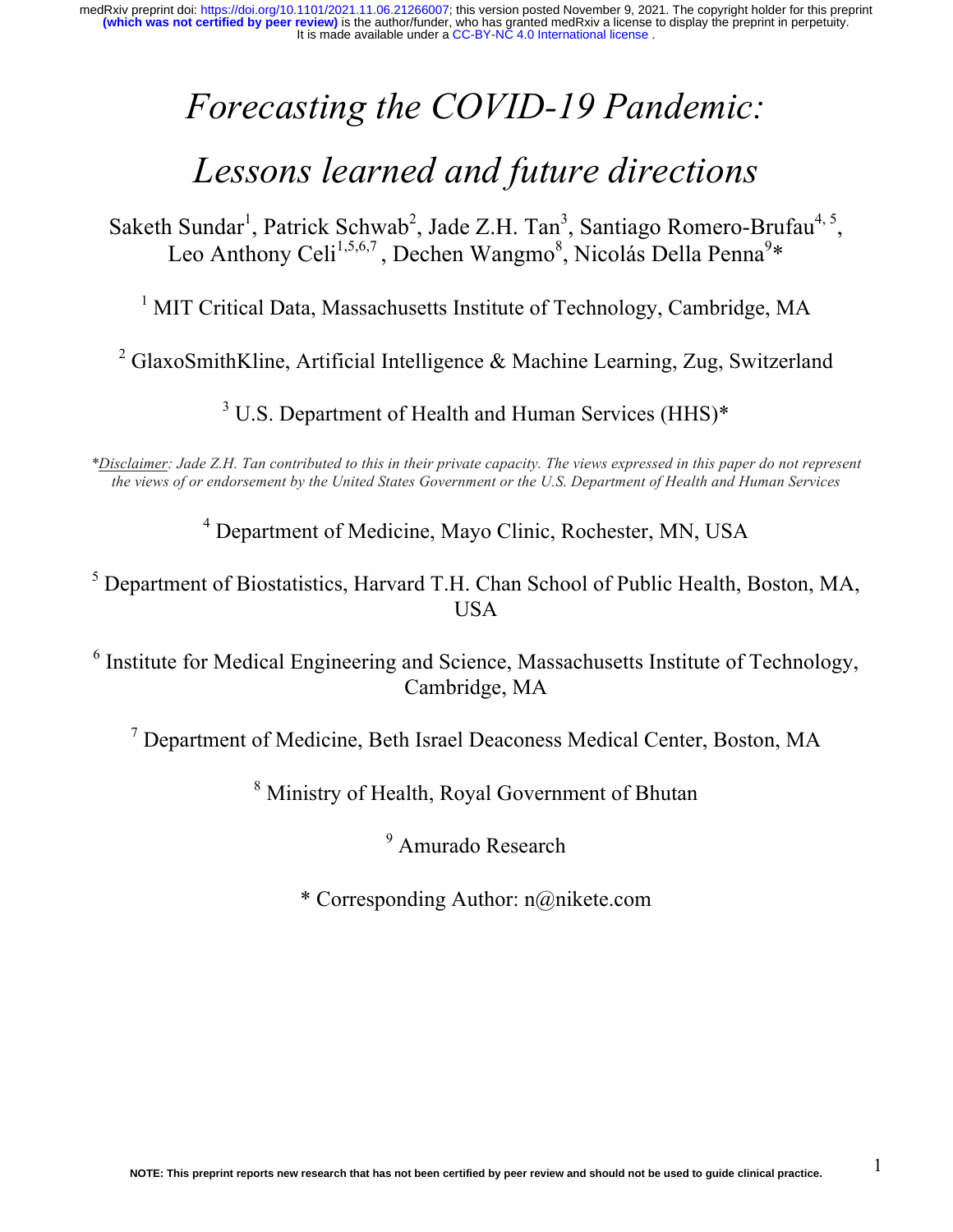#### **I. ABSTRACT**

The Coronavirus Disease 2019 (COVID-19) has demonstrated that accurate forecasts of infection and mortality rates are essential for informing healthcare resource allocation, designing countermeasures, implementing public health policies, and increasing public awareness. However, there exist a multitude of modeling methodologies, and their relative performances in accurately forecasting pandemic dynamics are not currently comprehensively understood.

In this paper, we introduce the non-mechanistic MIT-LCP forecasting model, and assess and compare its performance to various mechanistic and non-mechanistic models that have been proposed for forecasting COVID-19 dynamics. We performed a comprehensive experimental evaluation which covered the time period

10 of November 2020 to April 2021, in order to determine the relative performances of MIT-LCP and seven other forecasting models from the United States' Centers for Disease Control and Prevention (CDC) Forecast Hub.

Our results show that there exist forecasting scenarios well-suited to both mechanistic and nonmechanistic models, with mechanistic models being particularly performant for forecasts that are further in the future when recent data may not be as informative, and non-mechanistic models being more effective with shorter prediction horizons when recent representative data is available. Improving our understanding of which forecasting approaches are more reliable, and in which forecasting scenarios, can assist effective pandemic preparation and management.

## **II. INTRODUCTION**

20 During the COVID-19 pandemic, the Centers for Disease Control and Prevention (CDC) broadcasted an open call to forecast COVID-19 cases and deaths at a state level. All data scientists and research teams with models that predicted the course of the COVID-19 pandemic were welcomed to submit their models to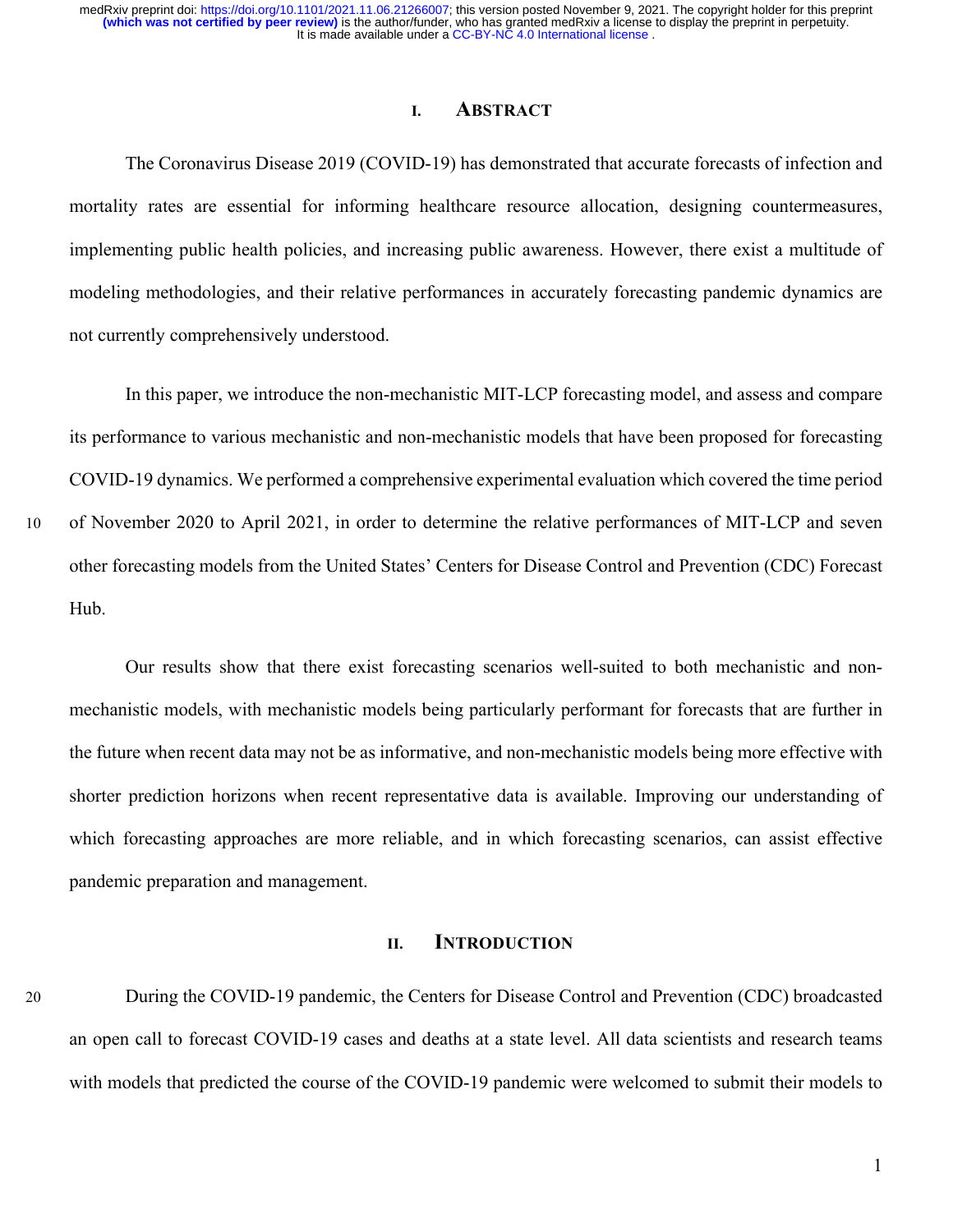the CDC COVID-19 Forecast Hub. CDC COVID-19 Forecast Hub pipeline teams were invited to submit predictions of the numbers of new cases, hospitalizations, and deaths in future days, weeks, and months, for the county, state, and national levels in the U.S.

Groups across the U.S. assembled organically and a community emerged that consisted of individuals with different backgrounds and expertise but with a shared vision of forecasting to inform policy. Despite the existence prior to COVID-19 of troves of data which could be analyzed for real-time prediction in the event of a disaster, the pandemic exposed the fault lines in our data-verse. The world was ill-prepared to leverage 30 the data tsunami that no one group, university, or country had the ability to harness in order to understand and forecast the trajectory of the pandemic.

Accurate predictions concerning future disease spread, mortality, and analysis of what-if scenarios can be critical for guiding decision-makers in a pandemic. Government officials may utilize this information to issue public health guidelines and policy, while health system leadership may utilize it to make resource allocation and triage decisions. Decisions can be characterized as upstream or downstream of transmission drivers. Certain upstream decisions, such as mandatory lockdowns, affect the spread of infection. Other downstream decisions, such as canceling elective surgeries in order to free up hospital beds to treat infected patients, are unlikely to meaningfully affect the spread of infection.

Forecasting models typically fall along a spectrum of what we could call 'mechanistic' to 'non-40 mechanistic' models. Mechanistic models incorporate a given understanding of the underlying causal structure of the data generation process. Non-mechanistic models do not incorporate such structural assumptions.

Mechanistic models are necessary for studying the potential effect of decisions that interact with underlying disease spread dynamics since this is an inherently counterfactual task. Mechanistic models allow the data of the observed portion of the action space to be projected into estimates in the unobserved parts.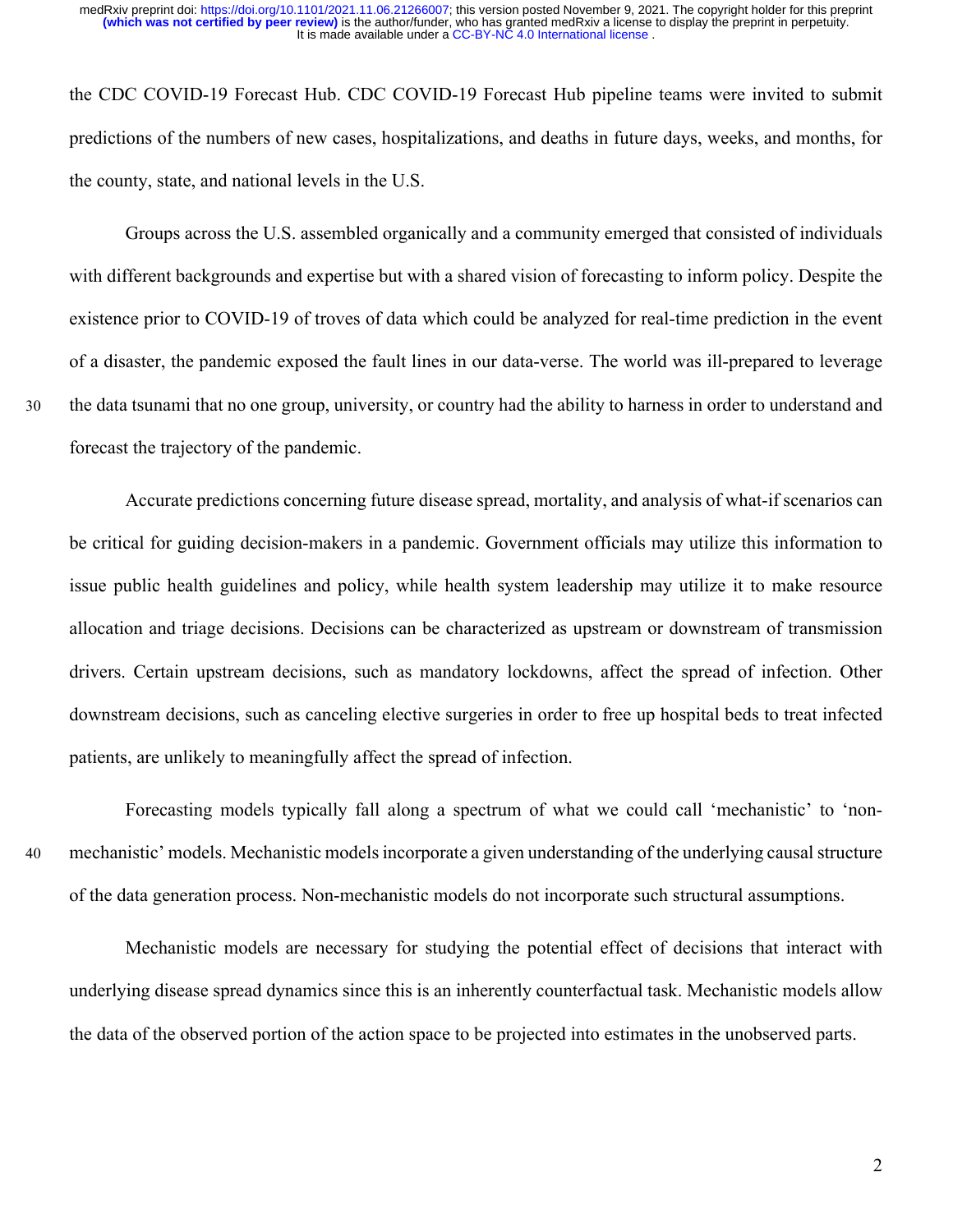While evaluating the accuracy of these forecasts in the unobserved actions is not a feasible empirical exercise, it stands to reason that if the structure of the data generation process is being captured, it should not make worse predictions in the observed part of the action space than models that do not make such assumptions.

Our approach utilized standard machine learning techniques that impose little structure on the data 50 distribution, while other groups employed a much more mechanistic modeling approach. Our empirical results provide a benchmark against which to measure mechanistic models, and thus to evaluate how the implied structure they impose performs in those parts of the action space that are observed.

This work presents a non-mechanistic approach to real-time forecasting of U.S. COVID-19 mortality using a gradient-boosted regressor model (named MIT-LCP).

# **III. RELATED WORK**

#### *A. Non-mechanistic approaches to forecasting*

Non-mechanistic approaches to forecasting have been implemented in numerous application domains from influenza forecasting [11] to population dynamics of beetles [15]. In prior epidemics such as the Ebola epidemic, flexible non-mechanistic or semi-mechanistic models have been implemented since 60 parameterizing mechanistic models was often difficult in real-time, when information on behavioral changes, interventions and routes of transmission were not readily available [12]. In both the influenza endemic and Ebola epidemic, non-mechanistic models had promising results in real-time forecasting when compared to traditional statistical models.

#### *B. CDC COVID-19 Forecast Hub*

The CDC COVID-19 Forecast Hub has featured 50+ models of both the non-mechanistic and mechanistic types [20]. In the mechanistic variety there are time dependent Susceptible-Exposed-Infectious-Removed (SEIR) models [25] which is a compartmental model [21]. There are also metapopulation models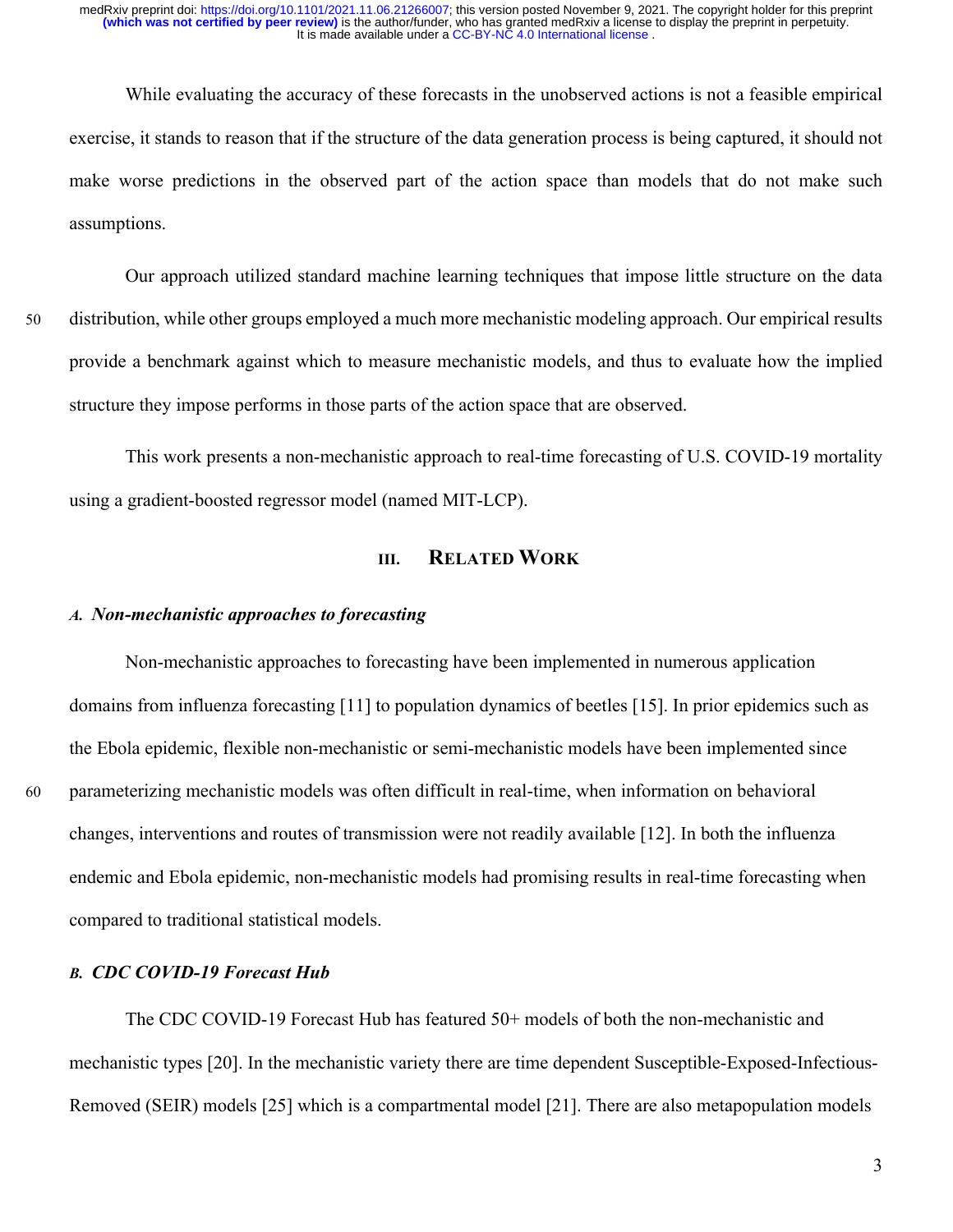which are compartmental models that investigate interactions and movements among different subpopulations [22]. Some models are modified SEIR models, such as the Texas Tech [24] or Delphi [23] 70 models which incorporate additional compartments for undetected cases and quarantined populations. Mechanistic models can also be combined with machine learning methods as is seen with the UMass model [8]. There were a number of non-mechanistic models on the CDC hub as well [26] - with a majority being regression models with augmentations such as the UMich model.

#### *C. Prior comparisons with non-mechanistic and mechanistic models*

Machine learning and mechanistic models have been compared in multiple public health-adjacent contexts [27] from a biological context [28] to a clinical context [29]. These studies do not consider mechanistic and non-mechanistic models as direct competitors [28]. In the biological context, it was found that integrating non-mechanistic and mechanistic models yielded better performance than utilizing just one [28]. In the clinical setting, there exist studies that report on mechanistic models outperforming non-80 mechanistic machine learning models in breast cancer metastatic relapse prediction [29]. However, in particular in the context of COVID-19, there exist published examples of performant non-mechanistic models addressing clinical prediction tasks [30, 31]. To the best of our knowledge, there do not yet exist studies directly comparing mechanistic and non-mechanistic models in the public health setting.

# **IV. METHODS**

#### *A. Data Sources*

The MIT-LCP model is implemented using a gradient boosted regressor to forecast COVID-19 deaths at the state and national levels. It uses novel digital data sources including prior COVID-19 cases and deaths, demographic, socioeconomic, mobility, and healthcare-related county-level covariates for feature generation. The details and characteristics of the data sources are described in Table I. Table I lists the description, scope, 90 time frame, and the number of features used for each dataset.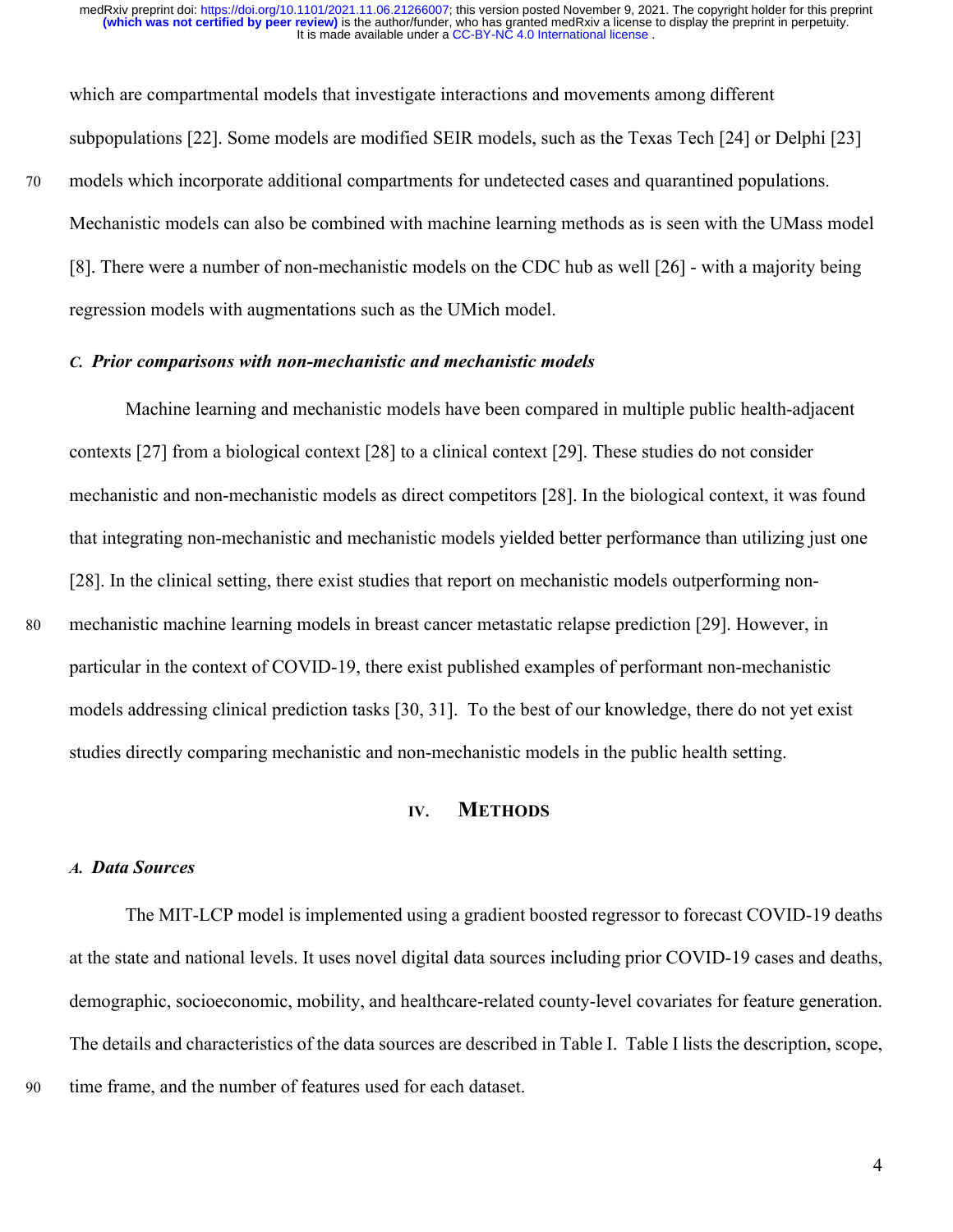# TABLE I.

| <b>Data Sources for MIT-LCP Model</b>        |                                                                                                                                                                                |                       |                                    |                                     |
|----------------------------------------------|--------------------------------------------------------------------------------------------------------------------------------------------------------------------------------|-----------------------|------------------------------------|-------------------------------------|
| Data source                                  | <b>Description</b>                                                                                                                                                             | <b>Scope</b>          | Time frame                         | <b>Number of</b><br><b>Features</b> |
| <b>JHU</b> [1]                               | Daily US COVID-19<br>Deaths and Cases                                                                                                                                          | County<br>Level       | 2020-2021                          | 6                                   |
| <b>COVID Tracking</b><br>Project             | Daily COVID-19 Tests                                                                                                                                                           | <b>State</b><br>Level | 2020-2021                          | 3                                   |
| County-level<br>Socioeconomic<br>Dataset [2] | 300 variables that<br>summarize population<br>estimates, demographics,<br>ethnicity, housing,<br>education, employment and<br>income, and healthcare<br>system-related metrics | County<br>Level       | Static, data<br>from 2018-<br>2020 | 57                                  |
| PlaceIQ [3]                                  | Exposure indices derived<br>from PlaceIQ movement<br>data                                                                                                                      | County<br>Level       | 2020-2021                          | $\overline{2}$                      |
| Hospitalizations                             | COVID-19 Hospital<br>capacity and utilization<br>from HHS                                                                                                                      | <b>State</b><br>Level | 2020-2021                          | $\overline{2}$                      |

In addition to serving as the target data for forecasts, the Johns Hopkins University Center for Systems Science and Engineering (JHU CSSE) deaths and cases data were an important component in the training of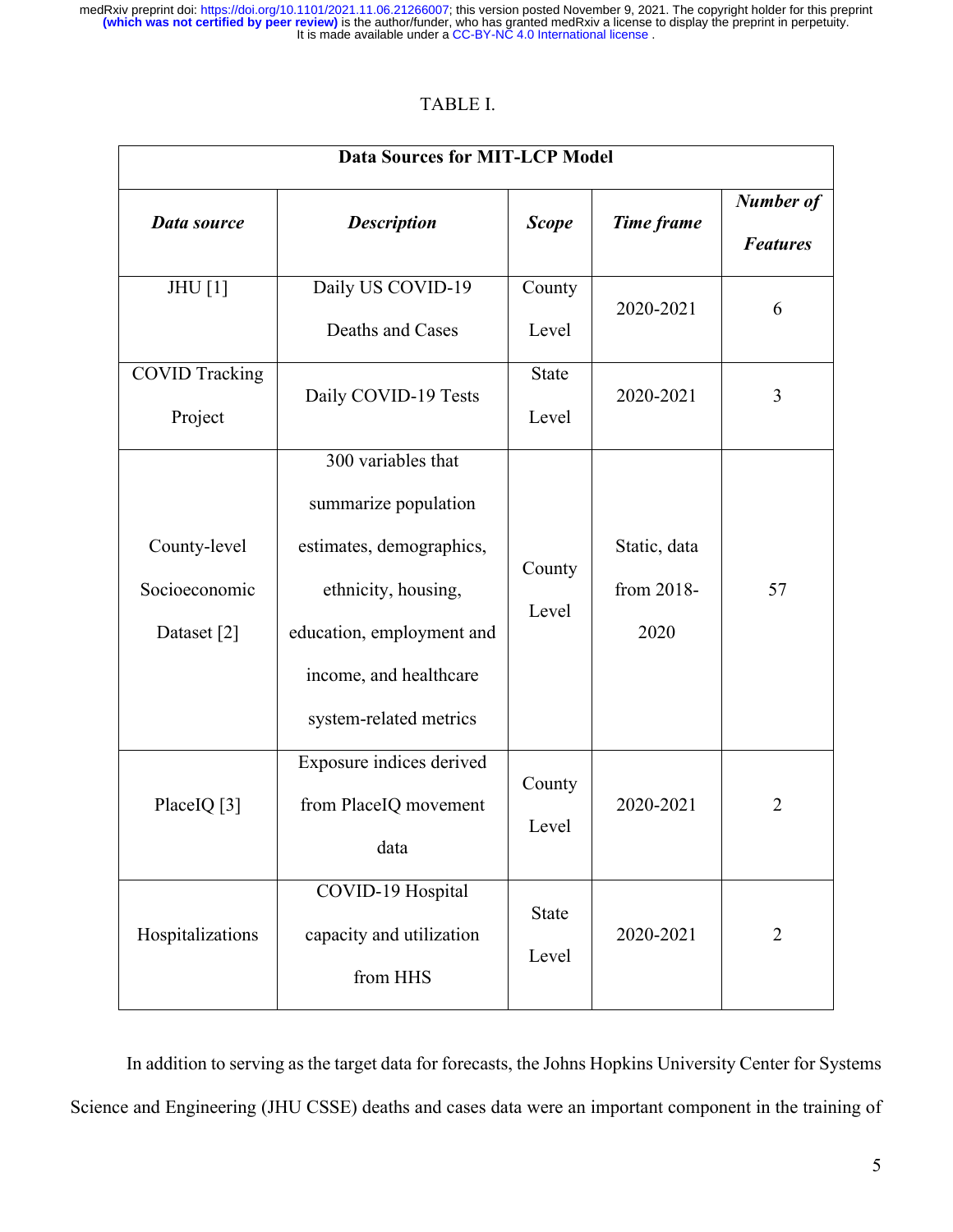the model. 3-week lagged cases and deaths were used to predict 1-4 weeks ahead. The COVID-19 tracking project's state-level testing data also served as a useful feature for forecasting deaths. The test positivity rate in a specific state was a good indicator of the severity of the pandemic at that time [4]. The county-level socioeconomic dataset was the only dataset used that was not in a time-series format. Although it was static, the variables in the dataset, specifically the demographics and education variables were valuable because 100 certain groups of people are more vulnerable to COVID-19 [5], and the model can leverage these variables to predict mortality. Additionally, the healthcare variables from this dataset served as a strong indicator of each county's healthcare system's relative strength [6]. Previous studies have established that an increase in mobility metrics leads to an increase in COVID-19 cases and deaths [7], so PlaceIQ exposure indices were used in the feature set for training as well. State-level hospitalization data as correlates for pandemic severity were the final variable added to the feature set.

# *B. Forecasted Data Targets*

In accordance with the structure of the CDC Forecast Hub, we made probabilistic forecasts for 1–4 weeks ahead of incident and cumulative deaths for each county in the US, which were then aggregated to the state and national level.

110 The primary modeled quantity of the model was weekly incident deaths, which were added to previous forecasts for incident deaths as well as previous cumulative deaths to create the cumulative death forecast. The forecasts evaluated in this paper are state and national-level real-time weekly incident forecasts only. This means that they submitted forecasts weekly during the period of evaluation as new data arrived.

#### *C. Model Pipeline Architecture*

Figure 1 shows the various stages of the MIT-LCP model pipeline. The first step in the forecasting pipeline was conducting data source retrieval for data sources that refreshed on a daily basis. Upon retrieval,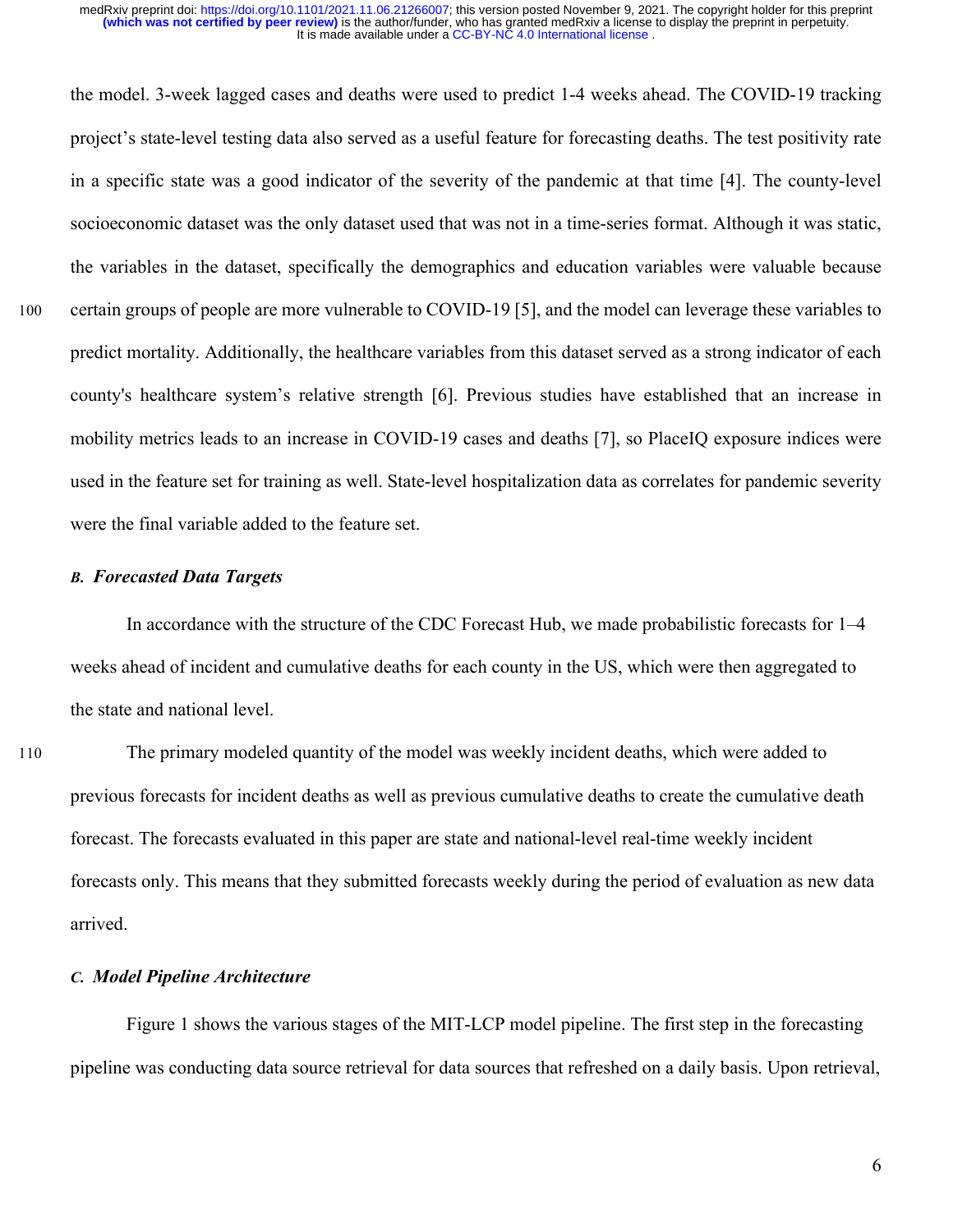the data were parsed and preprocessed, and used to generate specific features for the model. The datasets were then combined to generate additional features. The regression model was trained on the features and 120 the strength of each feature was determined using SHAP (SHapley Additive exPlanations) values (Figure 2)

[10].



Figure 1: MIT-LCP Model Pipeline Architecture

Data are processed, and features are assembled. Training of the model occurs and features are reassembled. Afterwards predictions n weeks ahead are made and then submitted to the CDC forecast hub.



Figure 2: Mean absolute value of feature SHAP values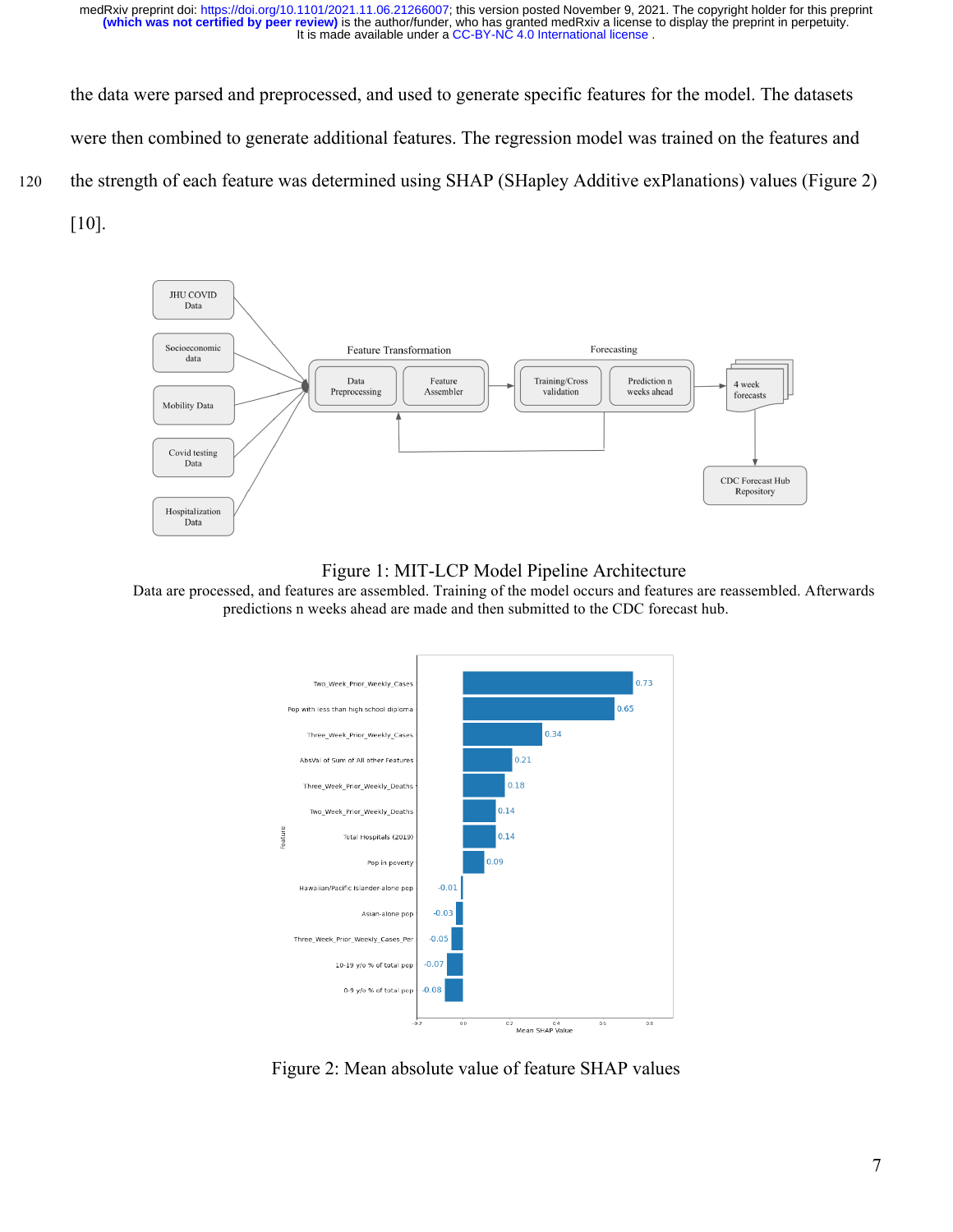130 The features with higher relative strength were then separated from the rest, and the model was then trained again specifically on these features. Finally, the model predicted incident and cumulative deaths for 1-4 weeks ahead at the county-level for all the counties in the US, and these predictions were then aggregated to the state and national level. The forecasts were formatted for submission to the CDC Forecast Hub and then submitted to their Github repository.

# *D. Software and Algorithms*

The real-time forecasting model was implemented using Python 3.6 in Jupyter notebooks. Python packages used include NumPy [16], Pandas [17], scikit-learn [18], and XGBoost [9]. The model consisted of an ensemble of extreme gradient boosted trees of linear regressors trained with the mean squared error loss function. Gradient boosting involves iterative combinations of ensembles of weak prediction models 140 into one strong learner. The package XGBoost uses second-order Taylor series to approximate the value of the loss function and reduces the likelihood of overfitting [9]. The model utilized hyper parameter optimization, the approach being a cross-validated grid search. The optimized hyper parameters were the learning rate, number of trees, and maximum tree depth. Since non-stationary time series data, like COVID-19 deaths or cases, can be problematic for cross validation, we used scikit-learn's TimeSeriesSplit for training and validation instead of a k-fold split.

Among the most important features for the MIT-LCP model were the "Two Week prior Cases" and "Three Week prior Cases" in the area, which aligns with the typical period of time from infection to death of a COVID-19 patient. Additionally, the "Three Week prior Deaths" and "Two Week prior Deaths" also had a high SHAP value, as the model used past weeks' deaths to predict the trend for the future weeks' 150 deaths. Another feature with a high SHAP value was the "Population with Less than a High School

Diploma", which might indicate hesitancy towards mask-wearing and vaccination in counties with larger populations of that category. "Population in Poverty" also had a high SHAP value, as did "Total Hospitals", which line up with findings of past studies into the levels of transmission in areas with high poverty or areas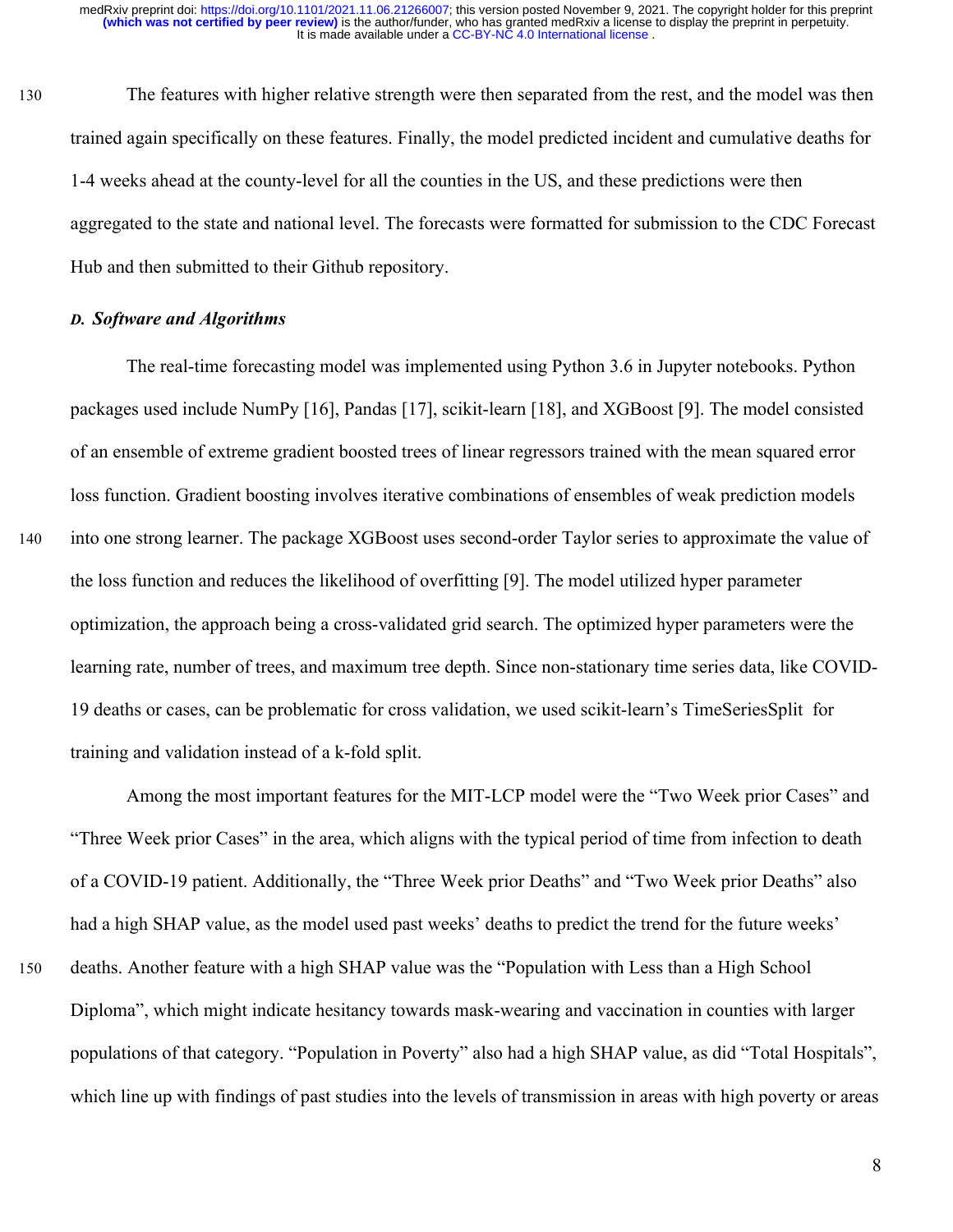with less access to healthcare. Features with the largest negative SHAP values did not have very significant impact compared to the features with the largest positive SHAP values - as they all have SHAP values less than  $-0.1$ 

#### *E. Evaluation Metrics*

The following three metrics were used for the evaluation of the forecasts. For the model training, the R2 Score was used. For comparison of the models, two evaluation metrics were used: FAPE and MAE.

- 160 R2 Score Coefficient of Determination was used in the training of the model, the objective in the training was to maximize the R2 score.
	- FAPE Forecast Absolute Percentage Error was used for the national level comparison. The metric was calculated using the actual value and the forecasted value of deaths for a given week.

 $FAPE = \frac{|A - F|}{4} \cdot 100$ 

MAE - Mean Absolute Error was used for the state-level comparison. The metric was calculated using actual values and the forecasted value of deaths for each state in a given week.

$$
MAE = (\frac{1}{n})\sum_{i=1}^{n}|F - A|
$$

# **V. RESULTS**

170 To evaluate the MIT-LCP model performance, seven other CDC Forecast Hub models were chosen for comparison. The mechanistic SEIR (Susceptible, Exposed, Infected, Resistant) models used for comparison were CovidAnalytics-DELPHI (Delphi), CU-select (Columbia), TTU-Squider (Texas Tech), JHU-APL, and UCLA-SuEIR (UCLA). UMich-RidgeTfReg (UMich) and UMass-MechBayes (UMass) [8] were among the best-performing models on the CDC Forecast Hub during this time period and they were also included for comparison. UMich is a non-mechanistic model, while UMass is a mechanistic model implemented using machine learning methods.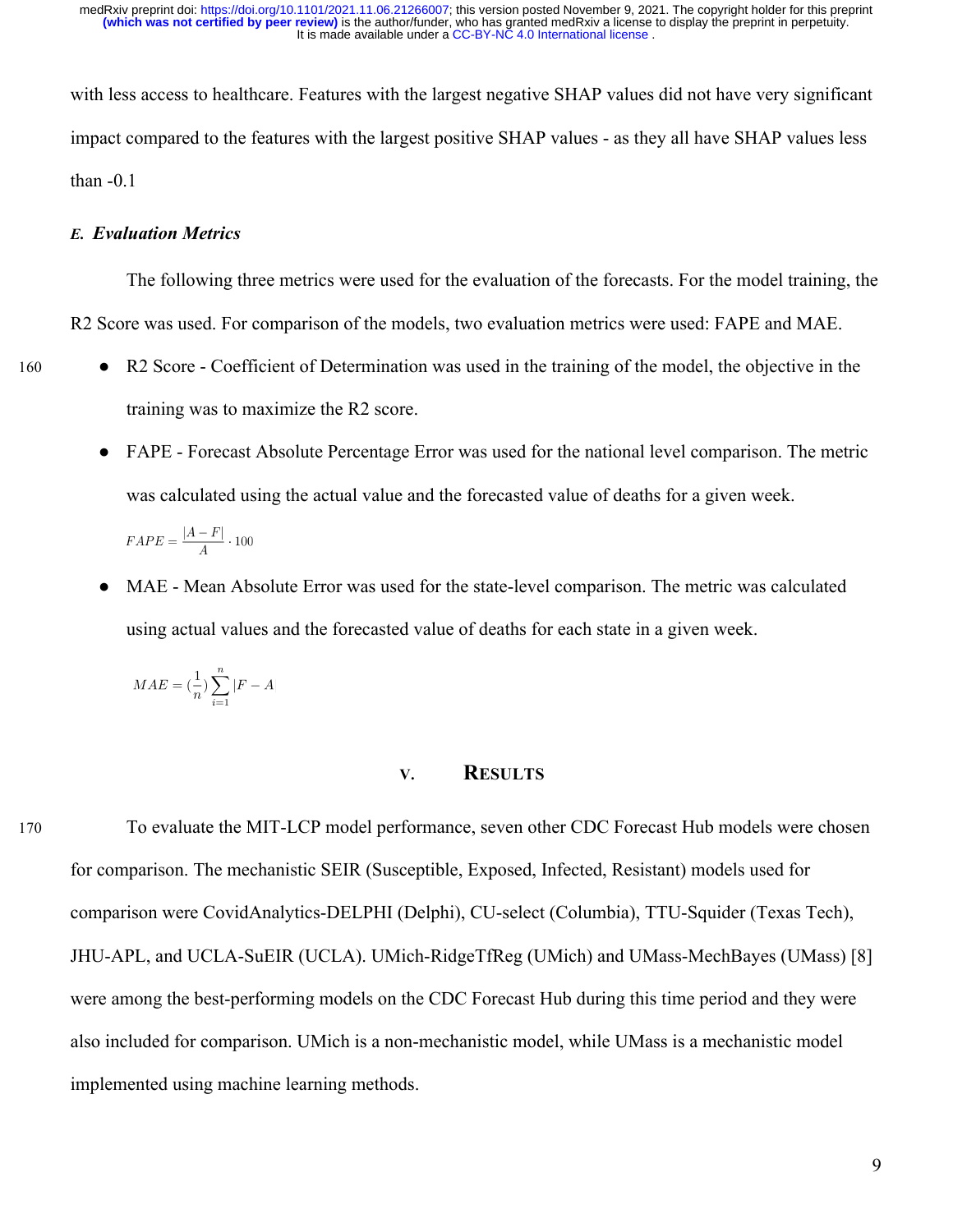Figure 3 shows the national mortality Forecast Absolute Percentage Error (FAPE) over the course of 22 evaluation weeks. MIT-LCP had a lower median FAPE compared to 4 of 5 mechanistic SEIR models submitted to the Forecast Hub and similar or higher FAPE compared to UMich and UMass models. At the 180 national level, the MIT-LCP model achieved a median FAPE of 15.05% across the 22 weeks for all forecast dates whereas the SEIR models except for the UCLA model had FAPEs in the range of 20-25% during the same period. MIT-LCP model also had a smaller interquartile range within the distribution of FAPEs compared to every mechanistic model in the comparison set except for the UMass model.





Figure 4 shows US states mortality forecast Mean Absolute Error (MAE) for 1-4 week ahead 190 predictions over the course of 22 weeks. MIT-LCP had a lower median MAE compared to most mechanistic models for the 1 week ahead target. MIT-LCP improved uniformly over most models for every target with MAE ranging 34-400 deaths across the 1–4 week ahead predictions. Only the UMass model had a lower distribution of errors than MIT-LCP across the 1, 2, 3, and 4 weeks ahead forecasts. Significant variability in the distribution of errors by forecast date for different target weeks reflects the difficulty in forecasting throughout the pandemic.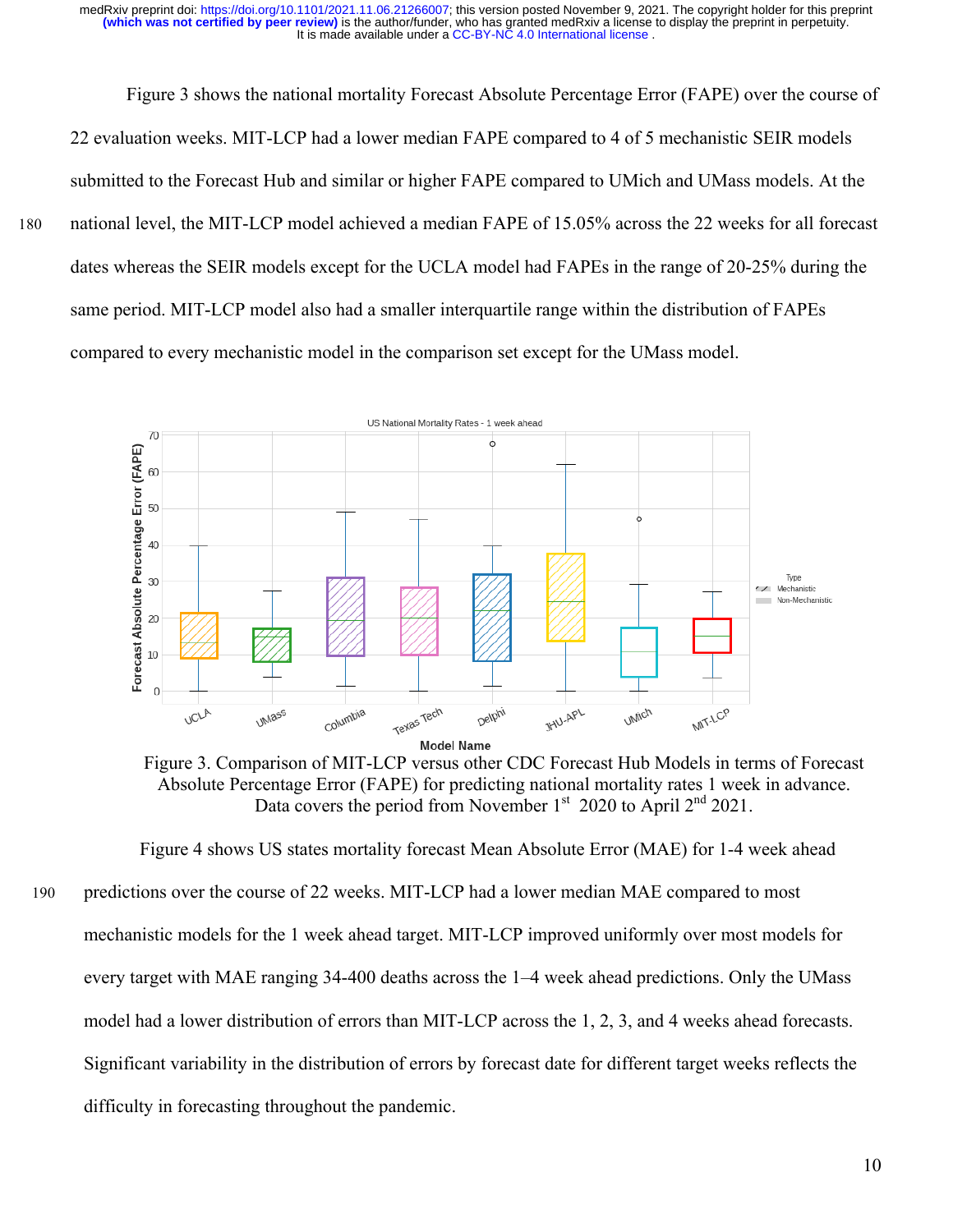It is made available under a CC-BY-NC 4.0 International license. **(which was not certified by peer review)** is the author/funder, who has granted medRxiv a license to display the preprint in perpetuity. medRxiv preprint doi: [https://doi.org/10.1101/2021.11.06.21266007;](https://doi.org/10.1101/2021.11.06.21266007) this version posted November 9, 2021. The copyright holder for this preprint



Figure 4. Comparison of MIT-LCP versus other CDC Forecast Hub Models in terms of Mean Absolute Error (MAE) for predicting US states' mortality rates 1, 2, 3, and 4 weeks in advance. Data 200 covers the period from November  $1<sup>st</sup>$  2020 to April  $2<sup>nd</sup>$  2021.

#### **VI. DISCUSSION**

Policymaking is especially challenging during an emerging infectious disease pandemic. Public health interventions and policies that curtail individual freedom, such as movement restrictions or isolation and quarantine orders, can be particularly challenging for policymakers in positions that are sensitive to public opinion and the prevailing political winds. Decision-makers nevertheless rely heavily on public health experts to advise them and provide compelling data that policymakers can utilize to defend their decisions to the public.

Accurate non-mechanistic forecasting models offer a critical tool for public health policy and 210 practice to inform downstream policy decisions and facilitate -- particularly with regard to future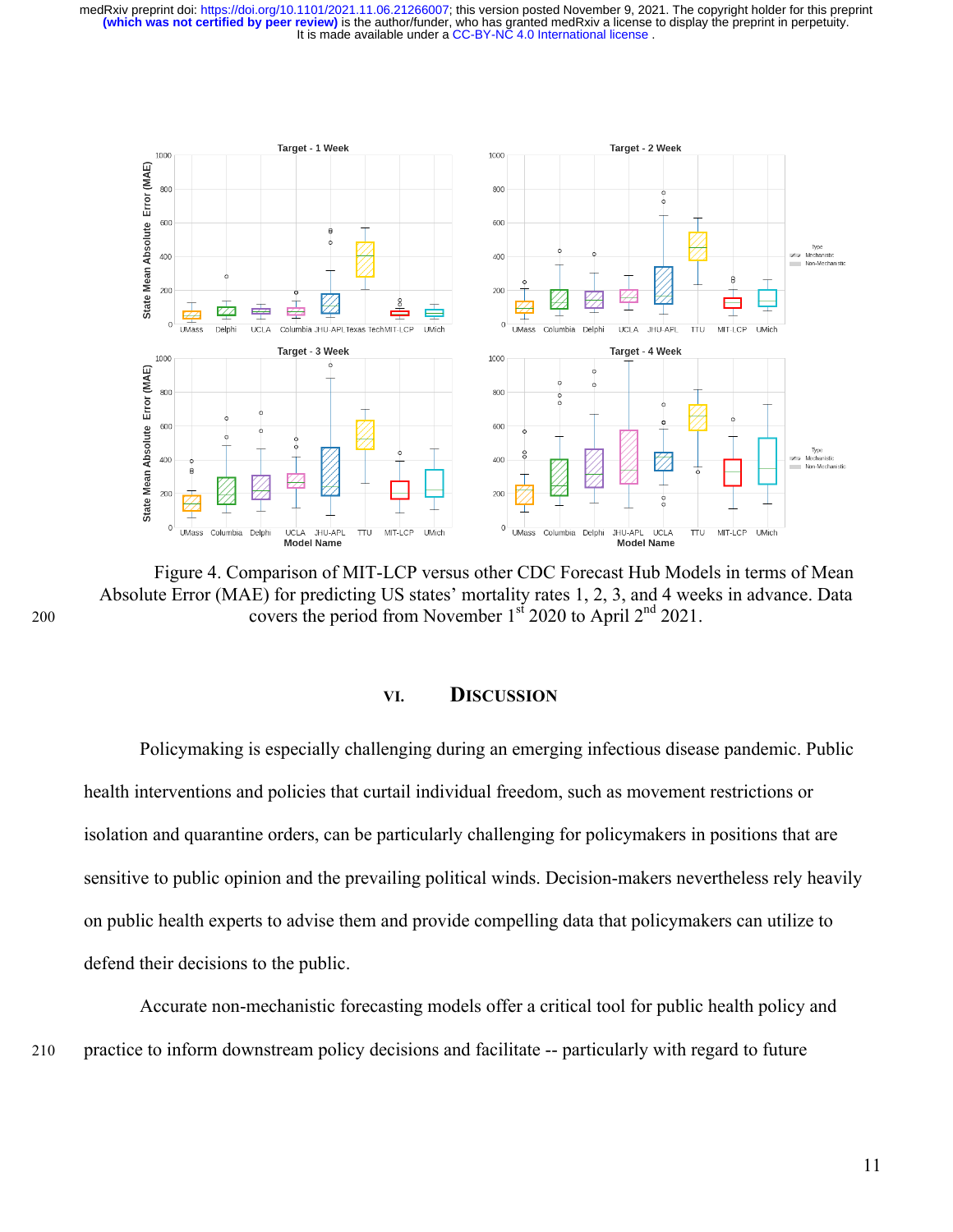pandemics that involve new or emerging diseases where sufficient knowledge to effectively inform mechanistic forecasting models is lacking.

For the COVID-19 pandemic, many mechanistic models underperformed compared to a nonmechanistic baseline. Mechanistic models that implemented the SEIR framework typically underperformed relative to other models. However, some mechanistic models utilized the SEIR framework with a more Bayesian approach -- such as the UMass-MechBayes model. This particular model performed quite well compared to both the mechanistic SEIR models and MIT-LCP's nonmechanistic model.

One major limitation of many non-mechanistic models is the lack of causal inference. Integration 220 of causal inference methods with machine learning in non-mechanistic models could improve the overall performance of the model. A second limitation is the lack of policy data integration with forecasting models. Datasets of policies and public health guidelines issued at the state and local-level could aid in the creation and advancement of forecasting models. With these policy datasets, conditional predictions could be standardized, where forecasts are generated depending on the policies that could be implemented. This improvement could increase the accuracy of forecasts as well as expand the potential impact of the forecasts on policy decisions.

# **VII. CONCLUSION**

Infectious disease forecasts provide critical data for informing public health policy and 230 interventions. Mechanistic and non-mechanistic disease transmission forecasting models each have their own respective use case advantages and disadvantages, which can be used to complement the other. In terms of performance metrics, non-mechanistic forecasting models perform at least equally well as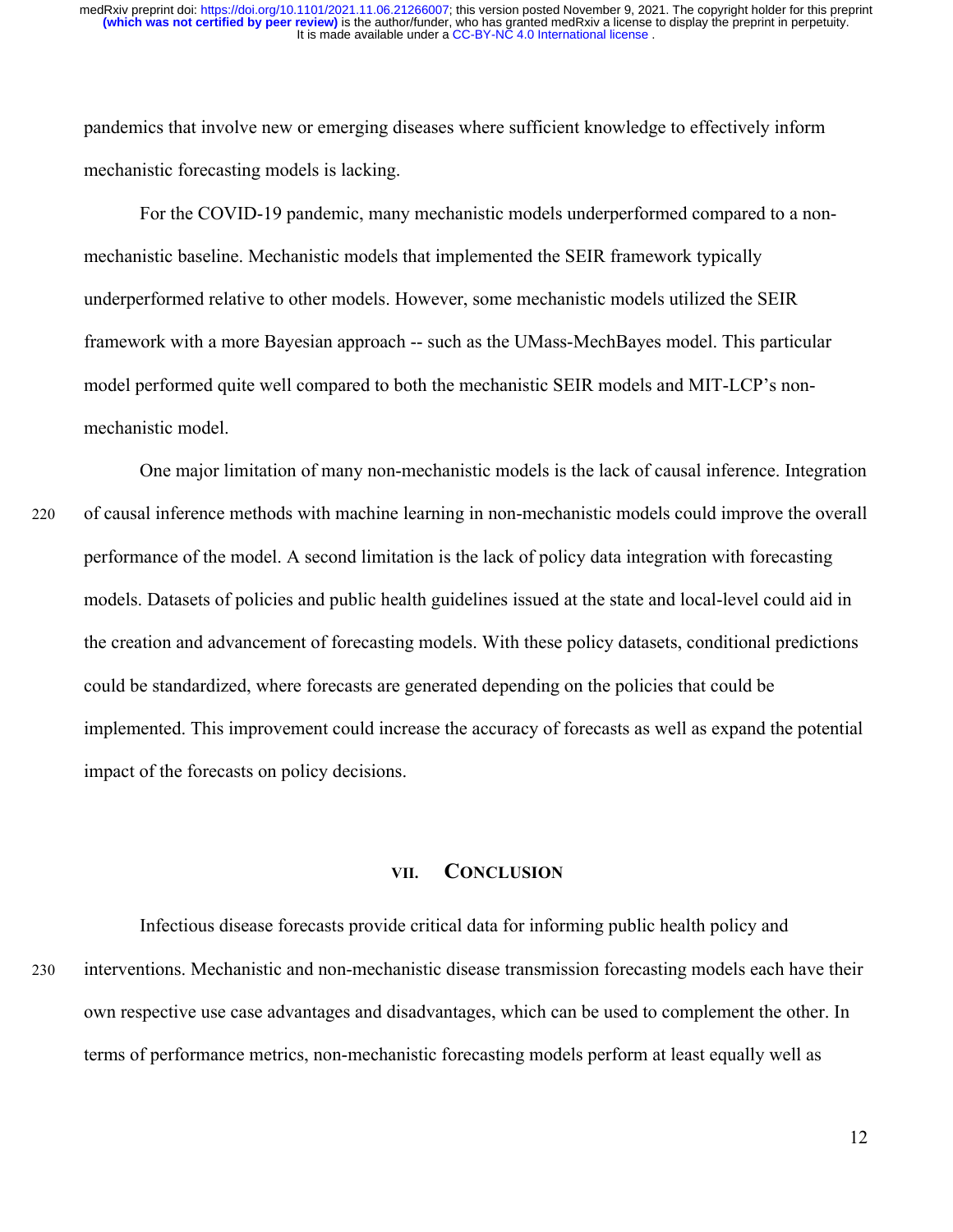mechanistic models, even outperforming mechanistic models in some cases, and should be used in conjunction with each other. Utilizing both types of forecasting models and implementing improvement measures that are widely used in real-time forecasting can assist in more effectively preparing for future pandemics.

Finally, this paper calls attention to the community that organically grew around a shared purpose of leveraging existing data to forecast the trajectory of the pandemic in order to inform policy. This community spanned multiple institutions, disciplines, and expertise levels, drawing from academia, 240 industry, and government, and has attracted contributors from senior investigators all the way to high school students. This paper's group of authors reflects that diverse, cross-disciplinary community. Prior to COVID-19, the authors had formed a global consortium called MIT Critical Data to advance health data science, which consisted of healthcare practitioners, computer scientists, engineers and social scientists from around the world, who believed that data and learning can be the best medicine for population health. During the pandemic, they came together to contribute their respective skills and interdisciplinary perspectives to assist in the public health fight against COVID-19 in real time. We therefore hope our work will inspire others to reflect upon the vast untapped potential of building communities of shared purpose to address challenges faced by healthcare systems around the world with meaningful data, diverse and interdisciplinary perspectives and deep domain expertise - in particular in 250 contexts with comparatively limited resources.

The forecasting value produced by this relatively small-scale and ad-hoc cooperative effort illustrates just one of the ways in which countries with limited resources could leverage existing troves of data to conduct real-time data analyses when responding to future pandemics. As the COVID-19 pandemic has made clear that no single organization or even country was fully prepared, this paper calls

13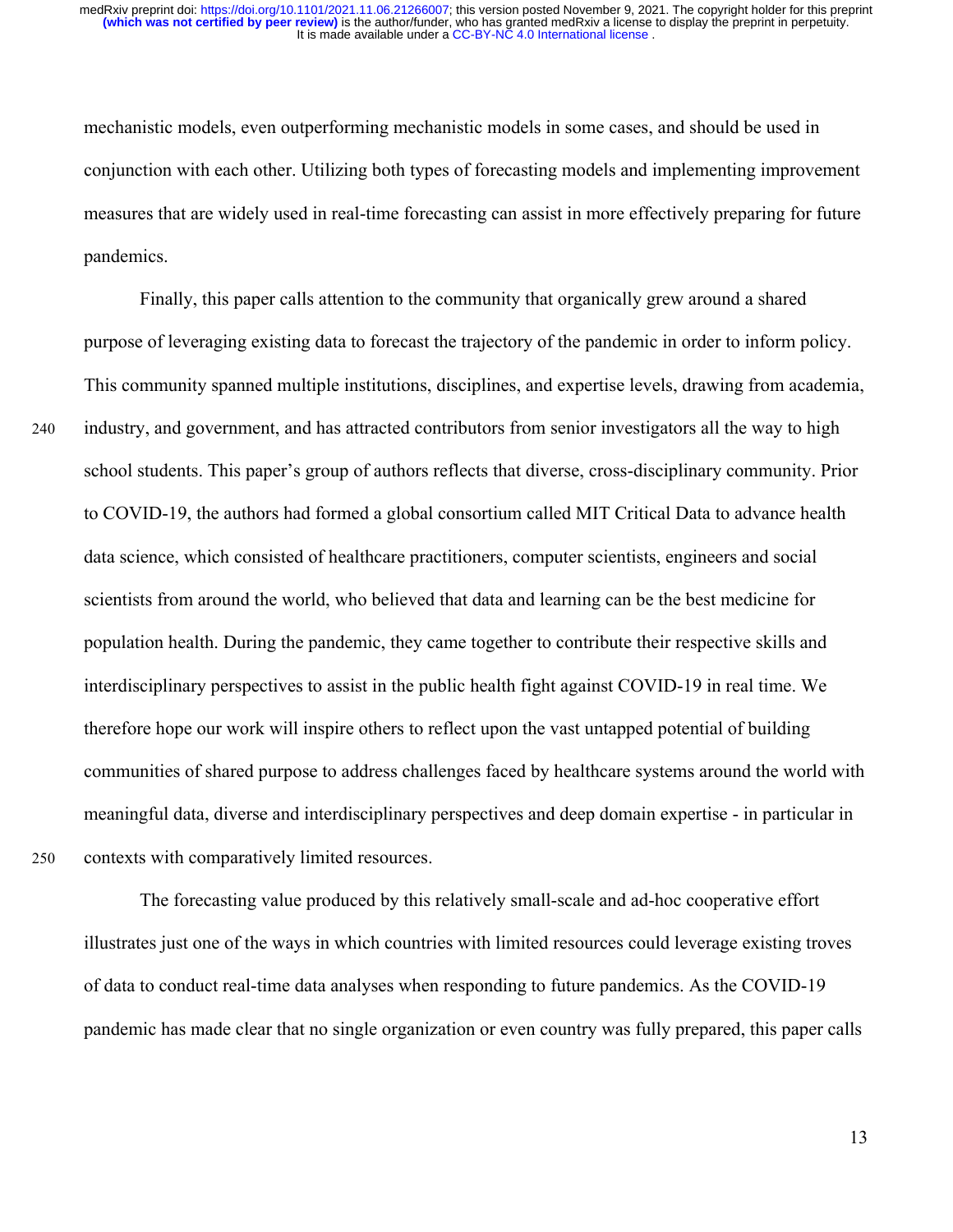on governments, universities, health organizations, and industries to invest in and build upon initiatives that create, nurture, and grow these collaborative communities in preparation for the next global disaster.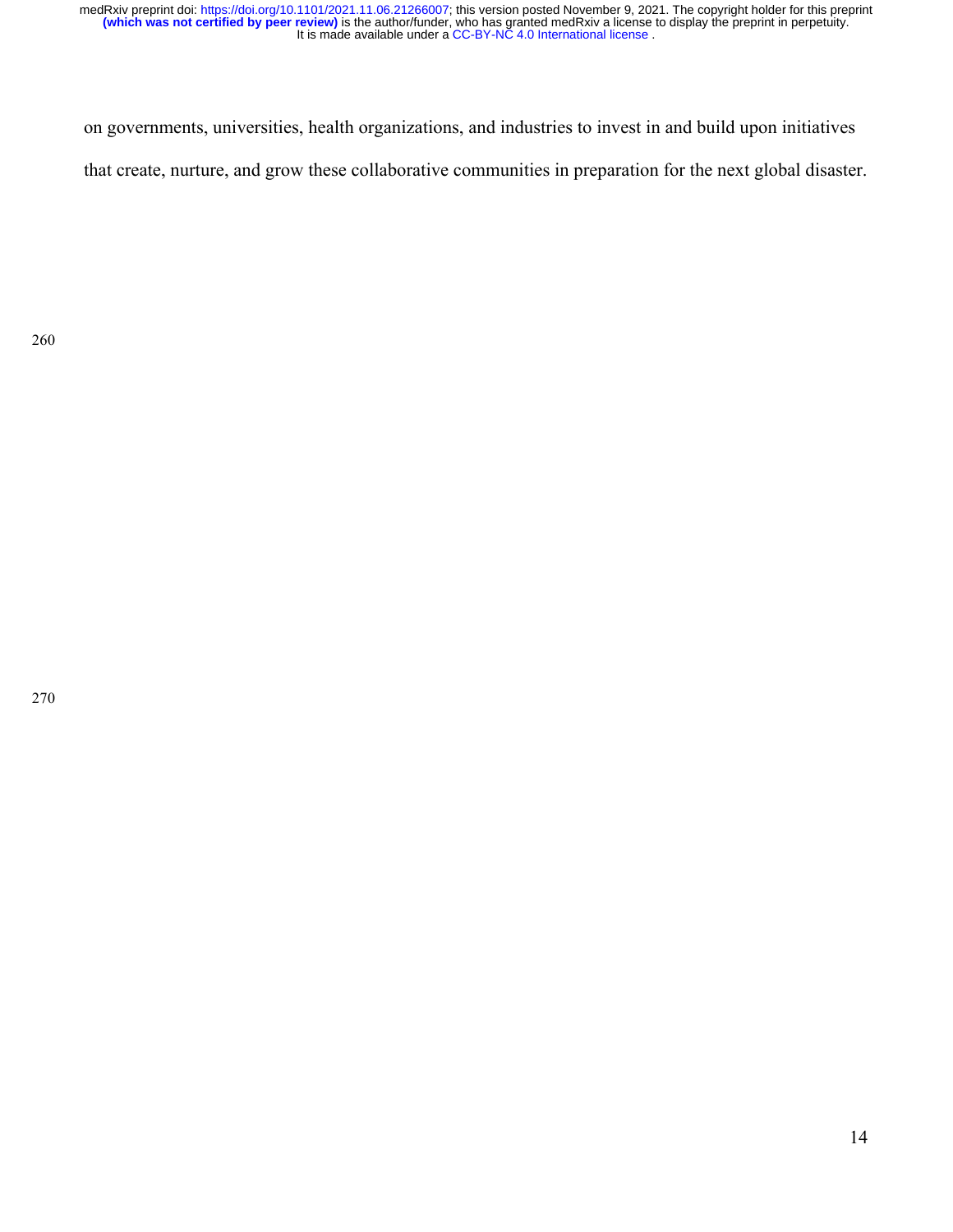# **VIII. ACKNOWLEDGMENTS**

Leo Anthony Celi is funded by the National Institute of Health through the NIBIB R01 grant EB017205.

# **IX. CONFLICTS OF INTEREST**

Patrick Schwab is an employee and shareholder of GlaxoSmithKline plc.

Jade Z.H. Tan is an employee of the U.S. Department of Health and Human Services (HHS)

# **X. REFERENCES**

1. Dong E, Du H, Gardner L. An interactive web-based dashboard to track COVID-19 in real time. The

Lancet Infectious Diseases. 2020;20: 533–534. doi:10.1016/S1473-3099(20)30120-1

2. Killeen BD, Wu JY, Shah K, Zapaishchykova A, Nikutta P, Tamhane A, et al. A County-level

Dataset for Informing the United States' Response to COVID-19. arXiv:200400756 [physics, q-bio].

2020 [cited 27 Sep 2021]. Available: http://arxiv.org/abs/2004.00756

3. Couture V, Dingel JI, Green AE, Handbury J, Williams KR. Measuring Movement and Social Contact with Smartphone Data: A Real-Time Application to COVID-19. National Bureau of Economic Research; 2020 Jul. Report No.: 27560. doi:10.3386/w27560

4. Chiu WA, Ndeffo-Mbah ML. Using test positivity and reported case rates to estimate state-level COVID-19 prevalence and seroprevalence in the United States. PLOS Computational Biology. 2021;17: e1009374. doi:10.1371/journal.pcbi.1009374

5. Chen J, Testa C, Watermab P, Krieger N. Intersectional inequities in COVID-19 mortality by race/ethnicity and education in the United States, January 1, 2020–January 31, 2021. Harvard Center for Population and Development Studies.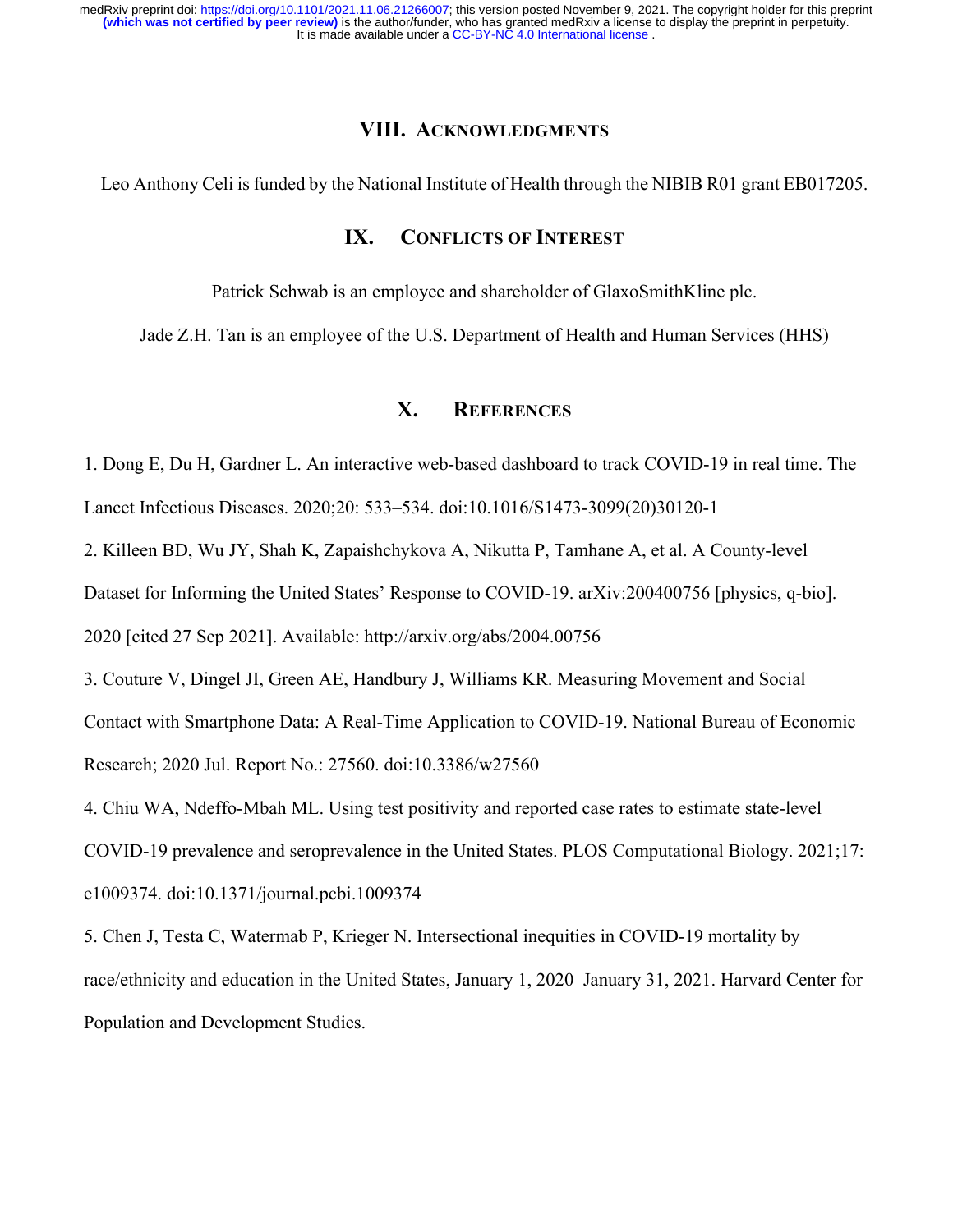6. Miller IF, Becker AD, Grenfell BT, Metcalf CJE. Disease and healthcare burden of COVID-19 in the United States. Nat Med. 2020;26: 1212–1217. doi:10.1038/s41591-020-0952-y

7. Badr HS, Du H, Marshall M, Dong E, Squire MM, Gardner LM. Association between mobility

patterns and COVID-19 transmission in the USA: a mathematical modelling study. The Lancet

Infectious Diseases. 2020;20: 1247–1254. doi:10.1016/S1473-3099(20)30553-3

8. GIBSON GC, REICH NG, SHELDON D. REAL-TIME MECHANISTIC BAYESIAN FORECASTS

OF COVID-19 MORTALITY. medRxiv. 2020; 2020.12.22.20248736.

doi:10.1101/2020.12.22.20248736

9. Chen T, Guestrin C. XGBoost: A Scalable Tree Boosting System. Proceedings of the 22nd ACM

SIGKDD International Conference on Knowledge Discovery and Data Mining. San Francisco,

California, USA: Association for Computing Machinery; 2016. pp. 785–794.

doi:10.1145/2939672.2939785

10. Lundberg SM, Lee S-I. A Unified Approach to Interpreting Model Predictions. Advances in Neural Information Processing Systems. Curran Associates, Inc.; 2017. Available:

https://proceedings.neurips.cc/paper/2017/hash/8a20a8621978632d76c43dfd28b67767-Abstract.html

11. Brooks LC, Farrow DC, Hyun S, Tibshirani RJ, Rosenfeld R. Nonmechanistic forecasts of seasonal

influenza with iterative one-week-ahead distributions. PLOS Computational Biology. 2018;14:

e1006134. doi:10.1371/journal.pcbi.1006134

12. Funk S, Camacho A, Kucharski AJ, Lowe R, Eggo RM, Edmunds WJ. Assessing the performance of real-time epidemic forecasts: A case study of Ebola in the Western Area region of Sierra Leone, 2014-

15. PLOS Computational Biology. 2019;15: e1006785. doi:10.1371/journal.pcbi.1006785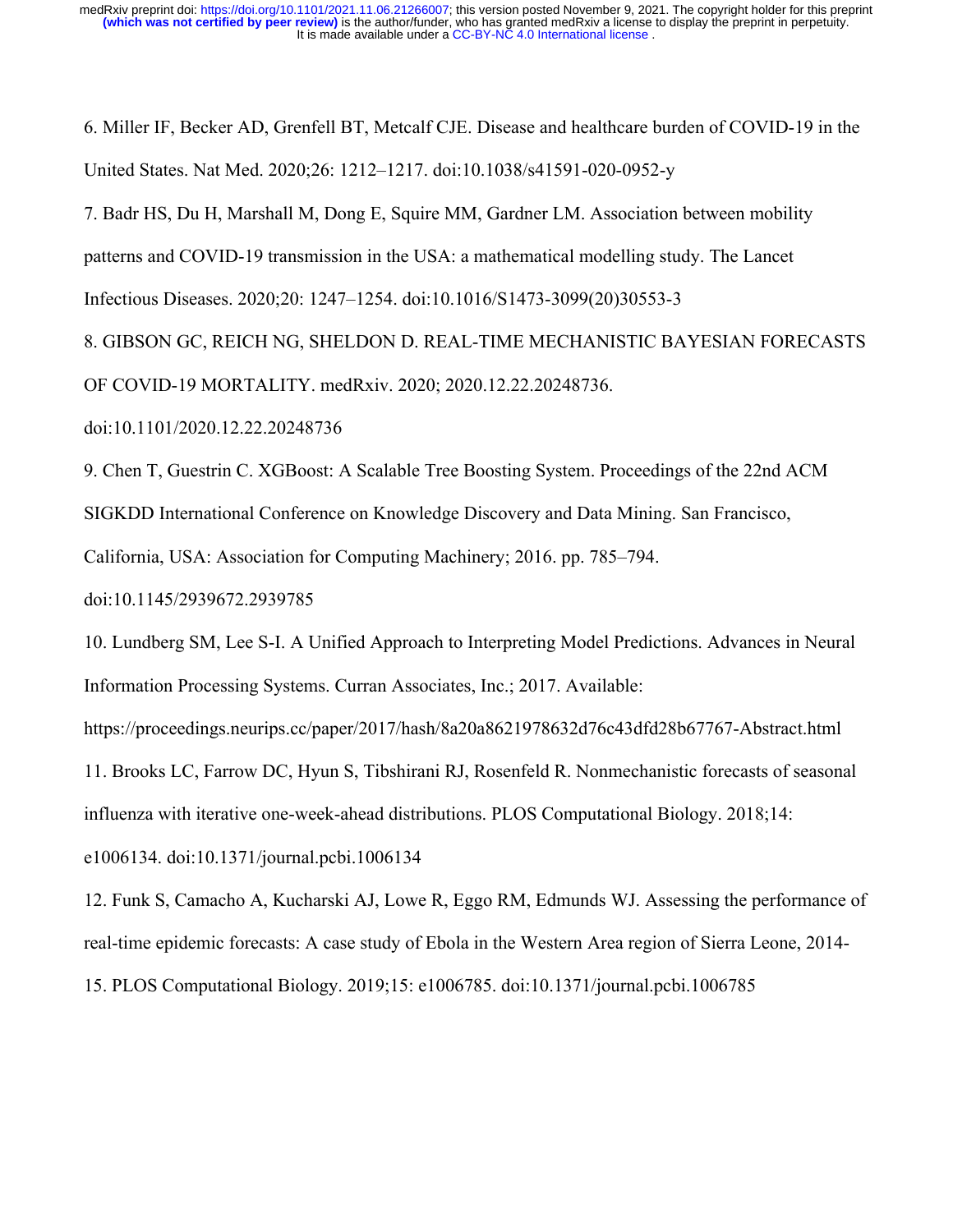13. Yadav SK, Akhter Y. Statistical Modeling for the Prediction of Infectious Disease Dissemination With Special Reference to COVID-19 Spread. Frontiers in Public Health. 2021;9: 680. doi:10.3389/fpubh.2021.645405

14. Funk S, Camacho A, Kucharski AJ, Eggo RM, Edmunds WJ. Real-time forecasting of infectious disease dynamics with a stochastic semi-mechanistic model. Epidemics. 2018;22: 56–61.

doi:10.1016/j.epidem.2016.11.003

15. Lagergren JH, Reeder A, Hamilton F, Smith RC, Flores K. Forecasting and Uncertainty

Quantification Using a Hybrid of Mechanistic and Non-mechanistic Models for an Age-Structured

Population Model. Bulletin of mathematical biology. 2018. doi:10.1007/s11538-018-0421-7

16. Harris CR, Millman KJ, van der Walt SJ, Gommers R, Virtanen P, Cournapeau D, et al. Array

programming with NumPy. Nature. 2020;585: 357–362. doi:10.1038/s41586-020-2649-2

17. McKinney W. Data Structures for Statistical Computing in Python. Proceedings of the 9th Python in Science Conference. 2010; 56–61. doi:10.25080/Majora-92bf1922-00a

18. Pedregosa F, Varoquaux G, Gramfort A, Michel V, Thirion B, Grisel O, et al. Scikit-learn: Machine Learning in Python. Journal of Machine Learning Research. 2011;12: 2825–2830.

19. Bertozzi AL, Franco E, Mohler G, Short MB, Sledge D. The challenges of modeling and forecasting the spread of COVID-19. PNAS. 2020;117: 16732–16738. doi:10.1073/pnas.2006520117

20. Cramer EY, Ray EL, Lopez VK, Bracher J, Brennen A, Rivadeneira AJC, et al. Evaluation of

individual and ensemble probabilistic forecasts of COVID-19 mortality in the US. 2021 Feb p.

2021.02.03.21250974. Available: https://www.medrxiv.org/content/10.1101/2021.02.03.21250974v1

21. Zou D, Wang L, Xu P, Chen J, Zhang W, Gu Q. Epidemic Model Guided Machine Learning for

COVID-19 Forecasts in the United States. 2020 May p. 2020.05.24.20111989. Available:

https://www.medrxiv.org/content/10.1101/2020.05.24.20111989v1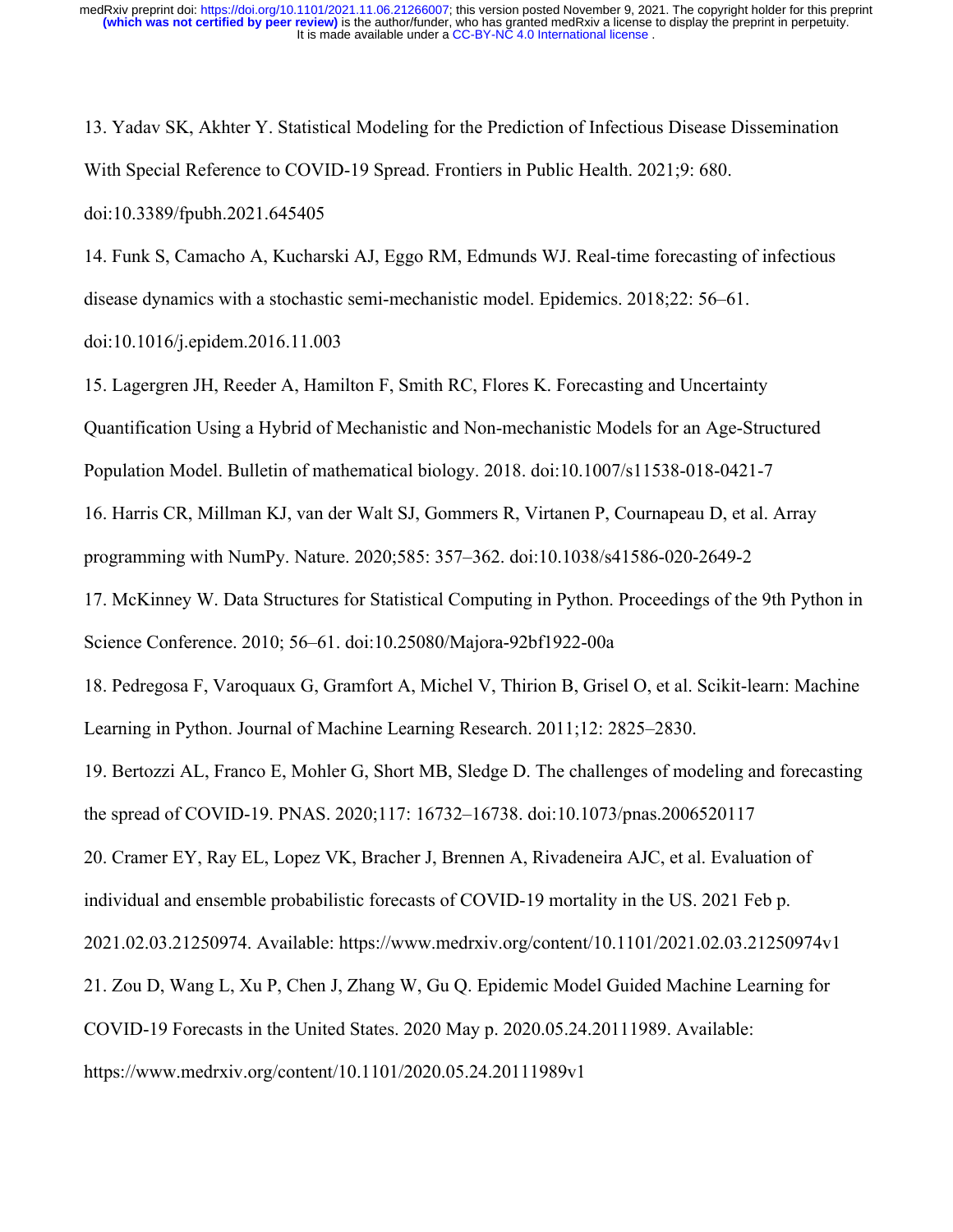22. Pei S, Shaman J. Initial Simulation of SARS-CoV2 Spread and Intervention Effects in the Continental US. 2020 Mar p. 2020.03.21.20040303. Available:

https://www.medrxiv.org/content/10.1101/2020.03.21.20040303v2

23. COVIDAnalytics. [cited 27 Sep 2021]. Available: https://www.covidanalytics.io/

24. Khan ZS, Van Bussel F, Hussain F. A predictive model for Covid-19 spread applied to eight US

states. arXiv:200605955 [physics, q-bio]. 2020 [cited 27 Sep 2021]. Available:

http://arxiv.org/abs/2006.05955

25. Chen Y-C, Lu P-E, Chang C-S, Liu T-H. A Time-dependent SIR model for COVID-19 with

Undetectable Infected Persons. IEEE Trans Netw Sci Eng. 2020;7: 3279–3294.

doi:10.1109/TNSE.2020.3024723

26. Bracher J, Ray EL, Gneiting T, Reich NG. Evaluating epidemic forecasts in an interval format.

PLOS Computational Biology. 2021;17: e1008618. doi:10.1371/journal.pcbi.1008618

27. Kandula S, Yamana T, Pei S, Yang W, Morita H, Shaman J. Evaluation of mechanistic and statistical methods in forecasting influenza-like illness. Journal of The Royal Society Interface. 2018;15: 20180174. doi:10.1098/rsif.2018.0174

28. Baker RE, Peña J-M, Jayamohan J, Jérusalem A. Mechanistic models versus machine learning, a fight worth fighting for the biological community? Biology Letters. 2018;14: 20170660.

doi:10.1098/rsbl.2017.0660

29. Nicolò C, Périer C, Prague M, MacGrogan G, Saut O, Benzekry S. Machine learning versus mechanistic modeling for prediction of metastatic relapse in breast cancer. 2019 May p. 634428. Available: https://www.biorxiv.org/content/10.1101/634428v1